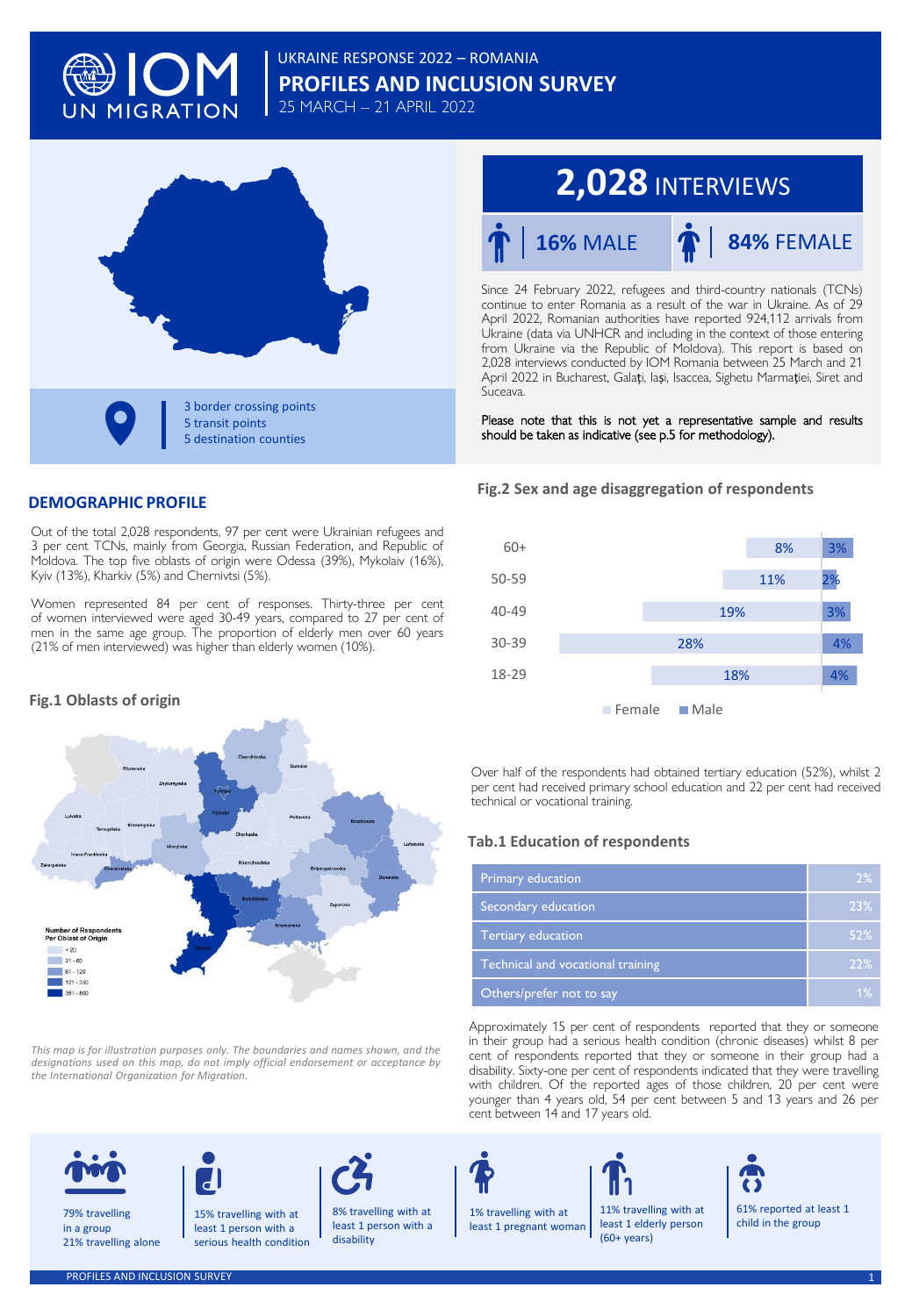# **INTENTION TO TRAVEL ONWARDS**

Over half of respondents intended to travel onwards (51%). Of those reporting onward travel, 24 per cent indicated Germany as their final destination. Other countries of destination included Bulgaria (6%), Poland (6%), Canada (5%), and Italy (5%). Almost half of respondents selected their destination because they had relatives or friends there (48%).

# **Fig. 3 Why did you choose this country of destination? (N=1,043)**



# **INTENTION TO REMAIN IN ROMANIA**

A total of 783 individuals indicated that they would stay in Romania (39%), whilst a further 10 per cent did not know their final country of destination. The most commonly reported reasons for staying in Romania were that they had nowhere else to go (23%), that they had relatives or friends in the country (21%) or that Romania had a better protection system (17%). Two per cent reported that they could not travel onwards because they did not have the documents to do so.

Table 2 shows the intended destination within Romania based on where the interview was conducted. Most individuals intended to remain in the county where the interview was conducted, including 85% of those interviewed in Bucharest intending to remain in Bucharest. Bucharest was also a common final destination for those interviewed in Tulcea (51% selected Bucharest), in Iași (21%) and in Suceava (17%).

# **Fig. 4 Intended country of destination (N=1,043)**







# **Fig. 5 Why did you choose to stay in Romania (N=523)**



#### **Fig. 6 How long do you plan to stay in Romania (N=525)**



#### **Tab. 2 Intended destination in Romania by location of interview**

| <b>BUCHAREST (N=275)</b> |      |
|--------------------------|------|
| <b>Bucharest</b>         | 85%* |
| Constanta                | 4%   |
| Brasov                   | 2%   |
| Other                    | 7%   |
| Does not know            | 1%   |

| <b>TULCEA (N=70)</b> |     |  |
|----------------------|-----|--|
| <b>Bucharest</b>     | 51% |  |
| Constanta            | 23% |  |
| Tulcea               | 11% |  |
| Galati               | 6%  |  |
| Other                | 7%  |  |
| Does not know        | 1%  |  |

| $IASI (N=34)$    |     |
|------------------|-----|
| lasi             | 62% |
| <b>Bucharest</b> | 21% |
| Other            | 12% |
| Does not know    | 3%  |

| <b>SUCEAVA (N=78)</b> |     |
|-----------------------|-----|
| <b>Suceava</b>        | 58% |
| <b>Bucharest</b>      | 17% |
| Other                 | 12% |
| Does not know         | 14% |
|                       |     |

**GALATI (N=51) Galați** 100%

\*Of the 275 individuals interviewed in Bucharest who planned to remain in Romania, 85 per cent indicated they planned to remain in Bucharest.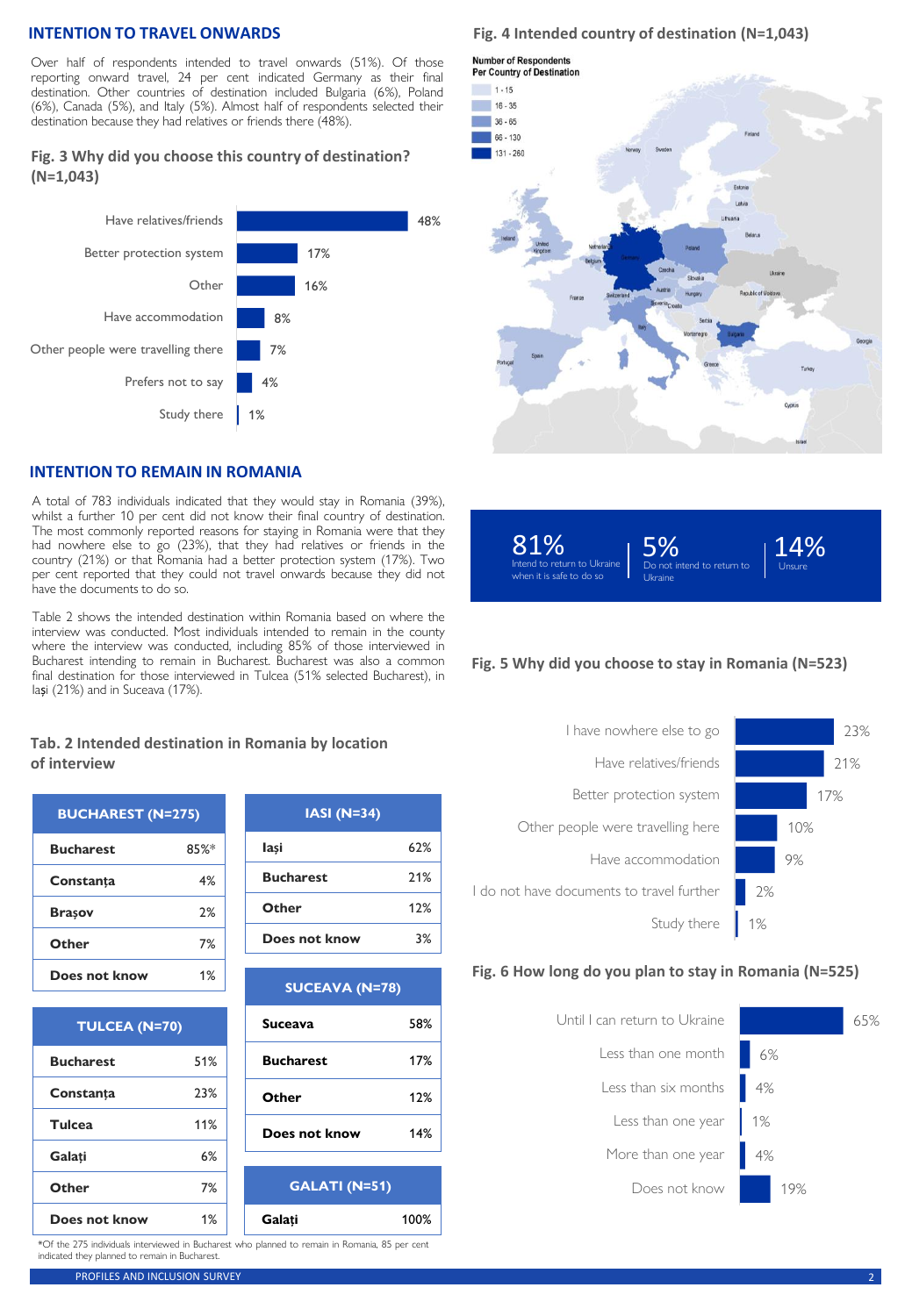#### **INCLUSION**

Eleven per cent of those intending to stay in Romania had received a social security number, excluding responses from the border points.

For labour inclusion (Figure 7), over a quarter of respondents were not working before leaving Ukraine (26%) whilst over a quarter were working in professional or technical jobs such as lawyers, teachers or dental assistants. When asked about their desired occupation in Romania, 35 per cent of respondents indicated they did not want to work. Compared to their previous occupation, there was an increase in respondents selecting elementary occupations such as cleaner or labourer as their desired occupation, including from amongst those with previous professional, technical or managerial experience.

# **Tab. 3 Potential childcare needs related to intention to work in Romania**

|                           | At least 1 child<br>under 4 |      | At least 1 child<br>under 13 |      |
|---------------------------|-----------------------------|------|------------------------------|------|
| <b>Respondent gender:</b> | Female                      | Male | Female                       | Male |
| Does not want to<br>work  | 23%                         | 3%   | 52%                          | 24%  |
| Is already working        | 24%                         | 19%  | 54%                          | 50%  |
| Wants to work             | 28%                         | 25%  | 63%                          | 59%  |

Table 3 displays the proportion of respondents with children in certain age groups and their intention to work in Romania. Of the female respondents reporting that they wanted to work, 28 per cent had at least 1 child under 4 years old. This suggests that over one in four respondents who want to work might require childcare support for children under four years old, whilst over three in five respondents had at least one child under 13 years. The proportion of female respondents with children reporting they did not want to work was substantially higher than for male respondents. It is unclear whether childcare impacted their response.

# **Tab. 4 Speaks destination language?**

| <b>Intended</b><br><b>Destination</b> | <b>Number</b> | <b>Speak</b><br>destination<br>language | <b>Speak</b><br><b>English</b> |
|---------------------------------------|---------------|-----------------------------------------|--------------------------------|
| Romania                               | 783           | 7%                                      | 33%                            |
| Germany                               | 252           | 10%                                     | 32%                            |
| Does not know                         | 210           | 0%                                      | 37%                            |
| <b>Bulgaria</b>                       | 125           | 5%                                      | 34%                            |
| Poland                                | 61            | 7%                                      | 13%                            |
| <b>Italy</b>                          | 51            | 8%                                      | 24%                            |
| Canada                                | 47            | 51%                                     | 51%                            |
| Czechia                               | 31            | 3%                                      | 32%                            |
| <b>United Kingdom</b>                 | 31            | 48%                                     | 48%                            |
| Spain                                 | 29            | 3%                                      | 38%                            |
| Austria                               | 25            | 4%                                      | 28%                            |
| <b>Ireland</b>                        | 21            | 62%                                     | 62%                            |
| <b>Hungary</b>                        | 19            | 0%                                      | 26%                            |
| <b>United States of</b><br>America    | 19            | 11%                                     | 11%                            |
| Other                                 | 332           | 1%                                      | 42%                            |

The proportion of respondents who spoke at least one official language of intended destination was very low (other than when English was an official language). Only 7 per cent of those intending to stay in Romania spoke Romanian, whilst one in three spoke English.



*Professional/Technician includes lawyers, doctors, teachers, nurses, dental assistants etc Craft worker includes construction worker, electrician, food processing, auto repair Elementary Occupation includes cleaner, labourer in manufacturing or agriculture*

# **Fig. 7 Previous professional category compared to desired professional category in Romania**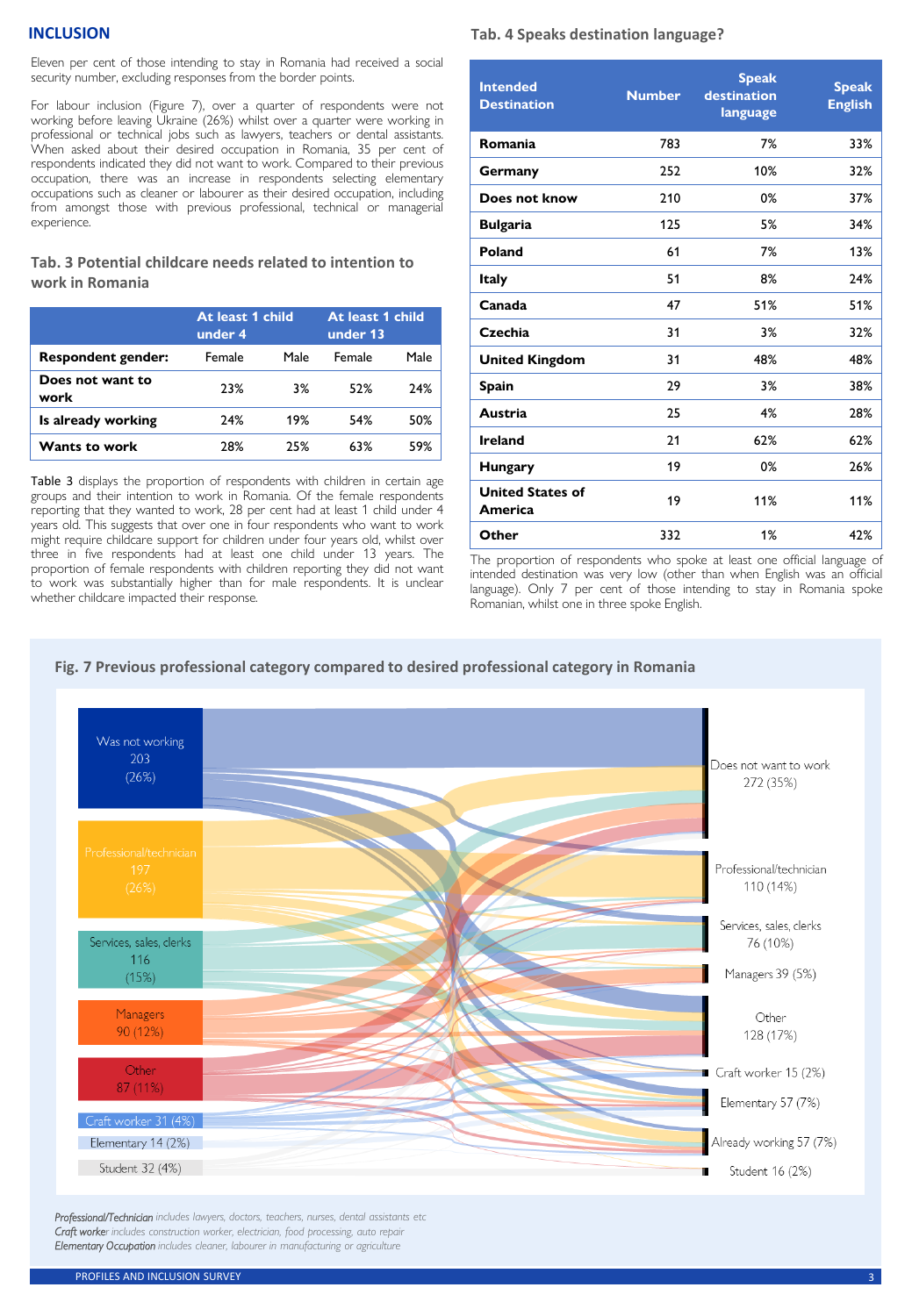#### Challenges in current accommodation

Figure 8 presents the reported needs of those intending to remain in Romania and those intending to travel onwards. The main reported needs for those intending to stay in Romania were general information (55%), language courses (49%), transportation support (46%), financial support (42%) and employment (42%). Twenty per cent of respondents reported needing longer term accommodation, whilst 18 per cent reported needing school enrollment.

When asked if they knew where to obtain information about their needs, 38 per cent reported that they did not know where to obtain information about psychological support, 36 per cent for obtaining information about legal documents, 32 per cent for support against harassment or gender-based violence, 32 per cent for financial support, 27 per cent for information about health services, 27 per cent for information about accommodation, and 25 per cent for information about transportation.

Of the 667 individuals who intended to remain in Romania and were already staying in an accommodation, 14 per cent reported problems in their accommodation. This was higher for those staying in organised reception centres, with 17 per cent reporting problems in their accommodation, compared to those staying in private accommodation (3%) or with relatives/friends (12%). Concerns reported in organised reception centres included toilets not being separated by gender (2%), lack of hot water (2%) and overcrowding (2%). One per cent of respondents in organised reception centres stated that services were difficult to access for persons with disabilities, whilst one per cent also stated that there was not enough space or bedding for women and girls to sleep in privacy. The responses including those planning to leave Romania were not noticeably different.

# **Fig. 8 Reported needs for those intending to stay in Romania (L, N=783) and those travelling onwards (R, N=1,043)**